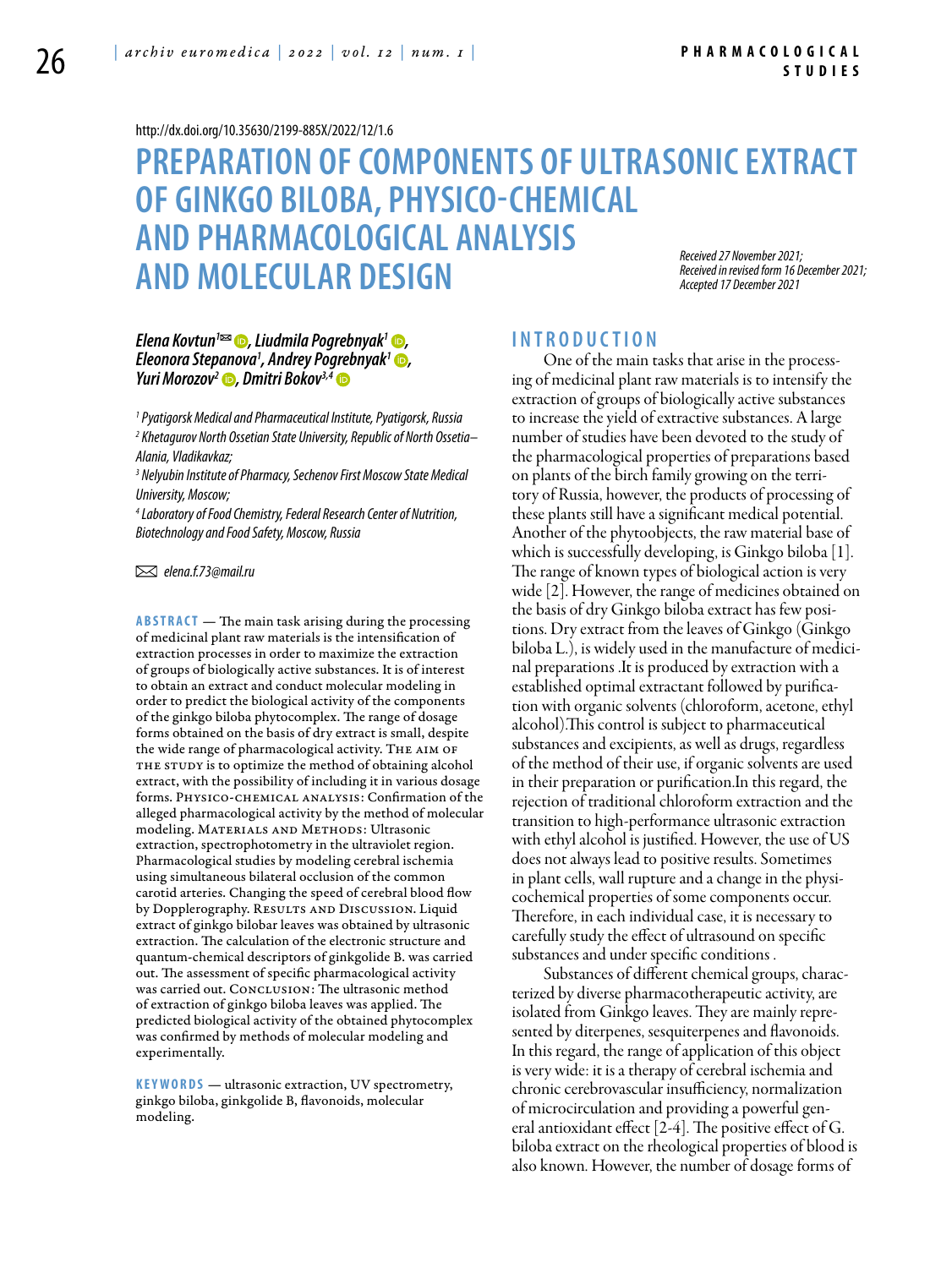ginkgo is small. Medicinal products of ginkgo leaves, which include dry extract, are widely used (Tanakan, Bilobil, Memoplant, Ginkor Fort, Ginkor Gel, etc.).Therefore, the creation of various dosage forms based on these plant objects with a sufficient raw material base is quite an urgent task. But obtaining any phytocomposition of varying degrees of technological complexity always begins with the extraction process; it is the central and dominant process in the technology of all, without exception, plant-based preparations. [5].

#### Materials and Methods

The use of ultrasound is much more effective in comparison with mixing, as well as the use of high temperatures and pressures. With the help of ultrasound, almost any substance can be extracted from plant materials [6]. The use of ultrasound not only increases the speed of the process, but also provides an increase in the yield of the target product in comparison with other extraction methods [7,8].

A ginkgo biloba leaf was poured into an ultrasonic extractor NO-230.00P, filled with 70% ethyl alcohol, and thoroughly mixed with a built-in stirrer to remove air. The lid of the extractor was closed and extraction was carried out, cooling the system with cold water supplied to the casing of the apparatus. Thus, the extraction lasted 120 minutes.Next, the optical density of the samples obtained during ultrasound extraction of G. biloba extract was studied by UV spectrometry on an Ecros PE-5400UF spectrophotometer (OOO Ecros-Analytics, Russia, St. Petersburg) at the maximum light absorption at a wavelength 415 nm in a cell with a layer thickness of 10 mm. 2 ml of the sample was placed in a volumetric flask with a capacity of 50 ml and brought up to 70% with ethyl alcohol (solution A). 2 ml of solution A was placed in a volumetric flask with a capacity of 25 ml, 2 ml of a 2% solution of aluminum chloride in 96% ethanol and 0.1 ml of a solution of acetic acid diluted were added. The volume of the solution was adjusted to the mark with the same alcohol (solution B) and left for 40 minutes. The optical density of the solution was measured at the maximum light absorption at a wavelength of 415 nm in a cell with a layer thickness of 10 mm. As a comparison solution, a solution consisting of 2 ml of extraction, 0.1 ml of a solution of diluted acetic acid and 70% ethyl alcohol added to the mark in a 25 ml volumetric flask was used. In parallel, the optical density ofthe reference standard (RS) of rutin solution prepared analogously to the test solution was measured [5].

Molecular Docking

The calculation of the electronic structure and quantum chemical descriptors of ginkgolide B was the second stage of theoretical research. Molecular

descriptors obtained using the publicly available programs MOPAC, DRAGON and GAMESS were used. The assessment of the specific pharmacological activity of the developed dosage forms of Ginkgo biloba was performed on 24 male rabbits of the "California" breed weighing 2.5-3.0 kg, obtained from the laboratory animal nursery "Rappolovo" (Leningrad Region). Before the study, the animals were kept in quarantine conditions for 14 days. During the direct conduct of the experiment, the rabbits were kept in a vivarium under controlled climatic conditions: at an air temperature of 20±2°C, a relative humidity of 60±5% and a 12-hour change of the daily cycle in mesh metal cages equipped with a drip drinker and a feed supply tank. The number of species in one cell was four. The animals' access to food and water was not restricted. The study of the cerebrotropic activity of the developed dosage forms of Ginkgo biloba was carried out on a model of bilateral occlusion of the common carotid arteries. The standardized extract of Ginkgo biloba (EGB 761), obtained from Hunan Warrant Pharmaceuticals (PRC), was used as a comparison drug. The studied dosage forms and the reference drug were administered in a therapeutic mode after modeling brain ischemia once a day for 3 weeks. The comparison drug was administered orally at a dose of 35 mg / kg [2], the analyzed dosage forms (drops, sodium alginate-based gel and chitosanbased gel) were administered intranasally at a dose equivalent to that of the comparison drug. During the study, changes in neurological deficits were determined according to the McGraw scale (the initial indicator, as well as that on the 3rd, 7th, 14th and 21st days of the experiment), the average systolic velocity of cerebral blood flow (on the 3rd, 7th, 14th and 21st days of the experiment) and the pro/antioxidant balance in the hippocampus (on the 21st day of the study) [9,10].

Results and Discussion The calculation of the electronic structure and quantum chemical descriptors of ginkgolide B was carried out. This calculation was performed by us for the first time, data on the analysis of such structures were found by us in only one report by Chinese scientists [11], however, exact quantum chemical calculations were not performed. The calculation was carried out in the HyperChem 8.0 chemical package (license number HC80SA-4-1BBF6). Visualization of the structure demonstrates its steric hindrance.